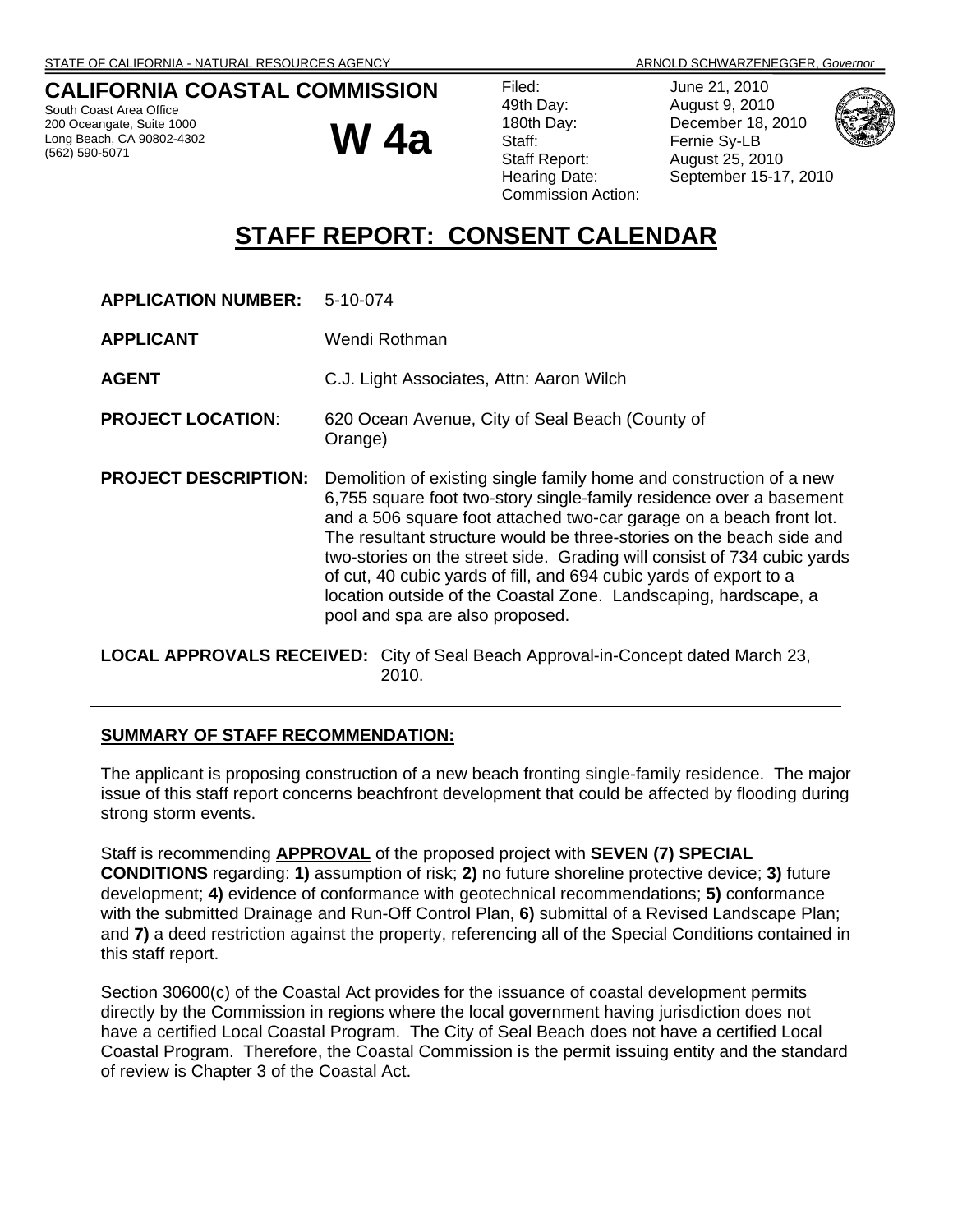#### CDP No. 5-10-074-[Rothman] Staff Report–Consent Calendar Page 2 of 9

**SUBSTANTIVE FILE DOCUMENTS:** *Geotechnical Engineering Investigation for Proposed New Residence at 620 Ocean Avenue Seal Beach, CA (W.O. 398210-01)* prepared by *Coast Geotechnical, Inc.* dated May 11, 2010; Letter from Commission staff to C.J. Light Associates dated May 3, 2010; *Report (WSA Job #6471)* prepared by William Simpson & Associates dated June 7, 2010; Letter from MDZA to Commission staff dated June 16, 2010; and Letter from applicant to Commission staff dated June 17, 2010.

#### **LIST OF EXHIBITS**

- 1. Location Map
- 2. Site Plan
- 3. Floor Plans
- 4. Roof Plan
- 5. Elevation Plans

#### **STAFF RECOMMENDATION:**

Staff recommends that the Commission **APPROVE** the permit application with special conditions.

#### **MOTION:**

*I move that the Commission approve the coastal development permit applications included on the consent calendar in accordance with the staff recommendations.*

Staff recommends a **YES** vote. Passage of this motion will result in approval of all the permits included on the consent calendar. The motion passes only by affirmative vote of a majority of the Commissioners present.

#### **RESOLUTION:**

## **I. APPROVAL WITH CONDITIONS**

The Commission hereby **APPROVES** a coastal development permit for the proposed development and adopts the findings set forth below on grounds that the development as conditioned will be in conformity with the policies of Chapter 3 of the Coastal Act and will not prejudice the ability of the local government having jurisdiction over the area to prepare a Local Coastal Program conforming to the provisions of Chapter 3. Approval of the permit complies with the California Environmental Quality Act because either 1) feasible mitigation measures and/or alternatives have been incorporated to substantially lessen any significant adverse effects of the development on the environment, or 2) there are no further feasible mitigation measures or alternatives that would substantially lessen any significant adverse impacts of the development on the environment.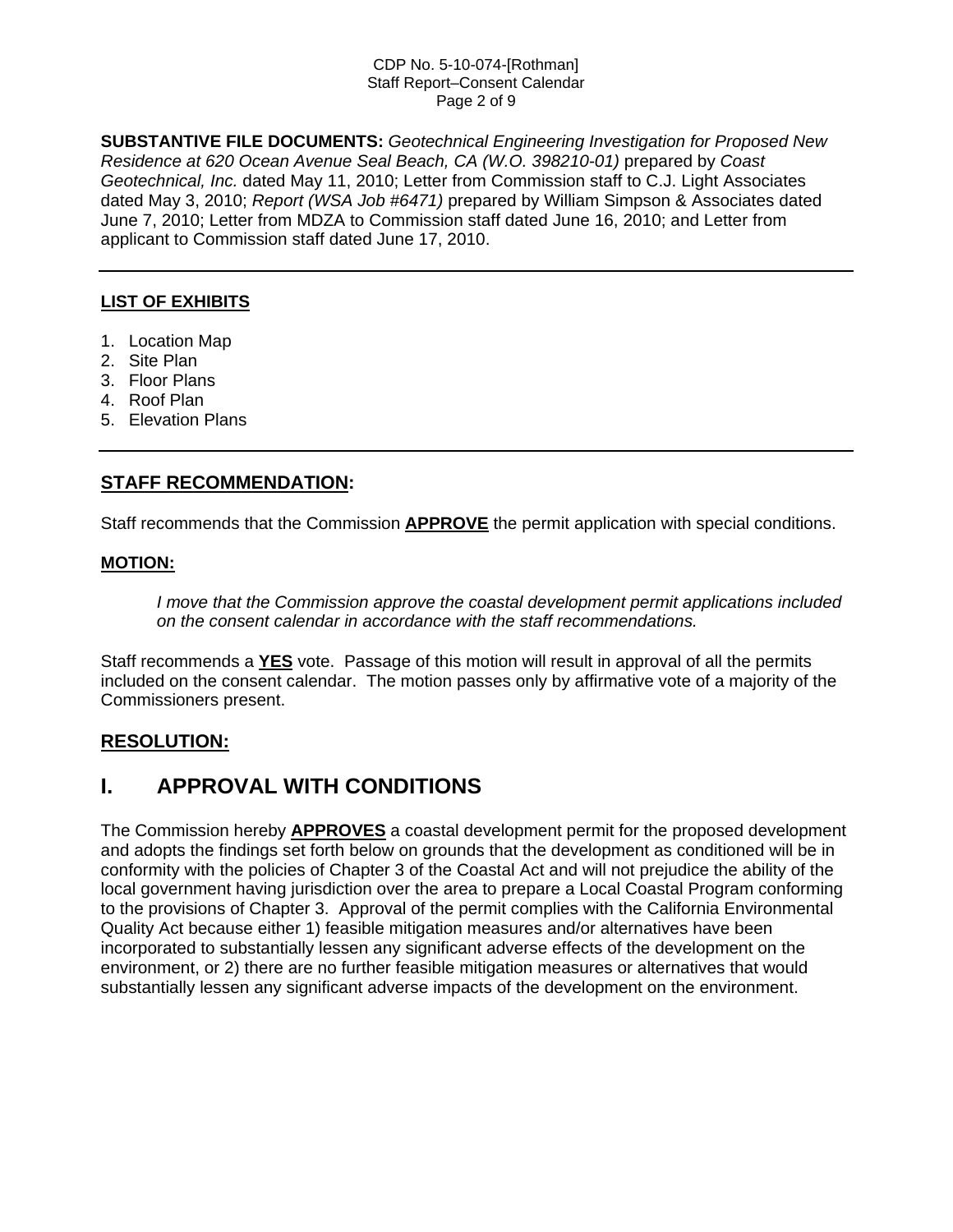## **II. STANDARD CONDITIONS**

- 1. Notice of Receipt and Acknowledgment. The permit is not valid and development shall not commence until a copy of the permit, signed by the permittee or authorized agent, acknowledging receipt of the permit and acceptance of the terms and conditions, is returned to the Commission office.
- 2. Expiration. If development has not commenced, the permit will expire two years from the date on which the Commission voted on the application. Development shall be pursued in a diligent manner and completed in a reasonable period of time. Application for extension of the permit must be made prior to the expiration date.
- 3. Interpretation. Any questions of intent or interpretation of any condition will be resolved by the Executive Director or the Commission.
- 4. Assignment. The permit may be assigned to any qualified person, provided assignee files with the Commission an affidavit accepting all terms and conditions of the permit.
- 5. Terms and Conditions Run with the Land. These terms and conditions shall be perpetual, and it is the intention of the Commission and the permittee to bind all future owners and possessors of the subject property to the terms and conditions.

## **III. SPECIAL CONDITIONS**

### **1. ASSUMPTION OF RISK, WAIVER OF LIABILITY AND INDEMNITY**

By acceptance of this permit, the applicant acknowledges and agrees (i) that the site may be subject to hazards from sea level rise, flooding, wave attack, and erosion; (ii) to assume the risks to the applicant and the property that is the subject of this permit of injury and damage from such hazards in connection with this permitted development; (iii) to unconditionally waive any claim of damage or liability against the Commission, its officers, agents, and employees for injury or damage from such hazards; and (iv) to indemnify and hold harmless the Commission, its officers, agents, and employees with respect to the Commission's approval of the project against any and all liability, claims, demands, damages, costs (including costs and fees incurred in defense of such claims), expenses, and amounts paid in settlement arising from any injury or damage due to such hazards.

### **2. NO FUTURE SHORELINE PROTECTIVE DEVICE**

**A.** By acceptance of this permit, the applicant agrees, on behalf of herself and all other successors and assigns, that no shoreline protective device(s) shall ever be constructed to protect the development approved pursuant to Coastal Development Permit No. 5-10-074 including, but not limited to, the residence, garage, foundations, and pool, and any future improvements, in the event that the development is threatened with damage or destruction from waves, erosion, sea level rise, storm conditions or other natural hazards in the future. By acceptance of this permit, the applicant hereby waives, on behalf of herself and all successors and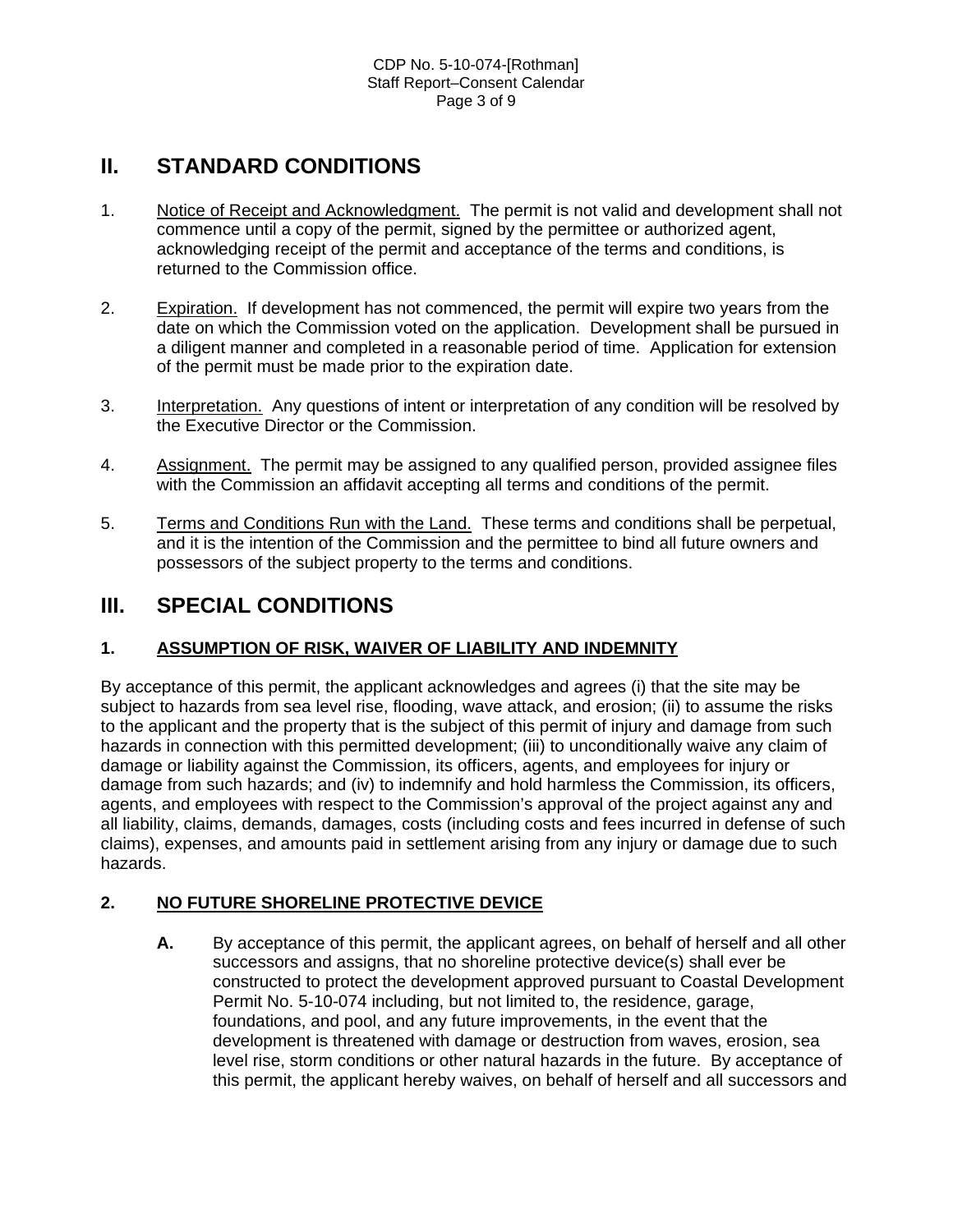#### CDP No. 5-10-074-[Rothman] Staff Report–Consent Calendar Page 4 of 9

assigns, any rights to construct such devices that may exist under Public Resources Code Section 30235.

**B.** By acceptance of this permit, the applicant further agrees, on behalf of herself and all successors and assigns, that the landowners shall remove the development authorized by this permit, including the residence, garage, foundations, and pool, if any government agency has ordered that the structure is not to be occupied due to any of the hazards identified above. In the event that portions of the development fall to the beach before they are removed, the landowner shall remove all recoverable debris associated with the development from the beach and ocean and lawfully dispose of the material in an approved disposal site. Such removal shall require a coastal development permit.

### **3. FUTURE DEVELOPMENT**

This permit is only for the development described in Coastal Development Permit No. 5-10-074. Pursuant to Title 14 California Code of Regulations Section 13250(b)(6), the exemptions otherwise provided in Public Resources Code Section 30610(a) shall not apply to the development governed by Coastal Development Permit No. 5-10-074. Accordingly, any future improvements to the singlefamily house authorized by this permit, including but not limited to repair and maintenance identified as requiring a permit in Public Resources Section 30610(d) and Title 14 California Code of Regulations Sections 13252(a)-(b), shall require an amendment to Permit No. 5-10-074 from the Commission or shall require an additional coastal development permit from the Commission or from the applicable certified local government.

#### **4. GEOTECHNICAL RECOMMENDATIONS**

- **A.** All final design and construction plans, including foundations, grading and drainage plans, shall be consistent with all recommendations contained in the geologic engineering investigation: *Geotechnical Engineering Investigation for Proposed New Residence at 620 Ocean Avenue Seal Beach, CA (W.O. 398210-01),* prepared by *Coast Geotechnical, Inc.* dated May 11, 2010
- **B. PRIOR TO ISSUANCE OF THE COASTAL DEVELOPMENT PERMIT**, the applicant shall submit, for the Executive Director's review and approval, evidence that an appropriately licensed professional has reviewed and approved all final design and construction plans and certified that each of those final plans is consistent with all the recommendations specified in the above-referenced geologic engineering report.
- **C.** The permittees shall undertake development in accordance with the approved final plans. Any proposed changes to the approved final plans shall be reported to the Executive Director. No changes to the approved final plans shall occur without a Commission amendment unless the Executive Director determines that no amendment is legally required.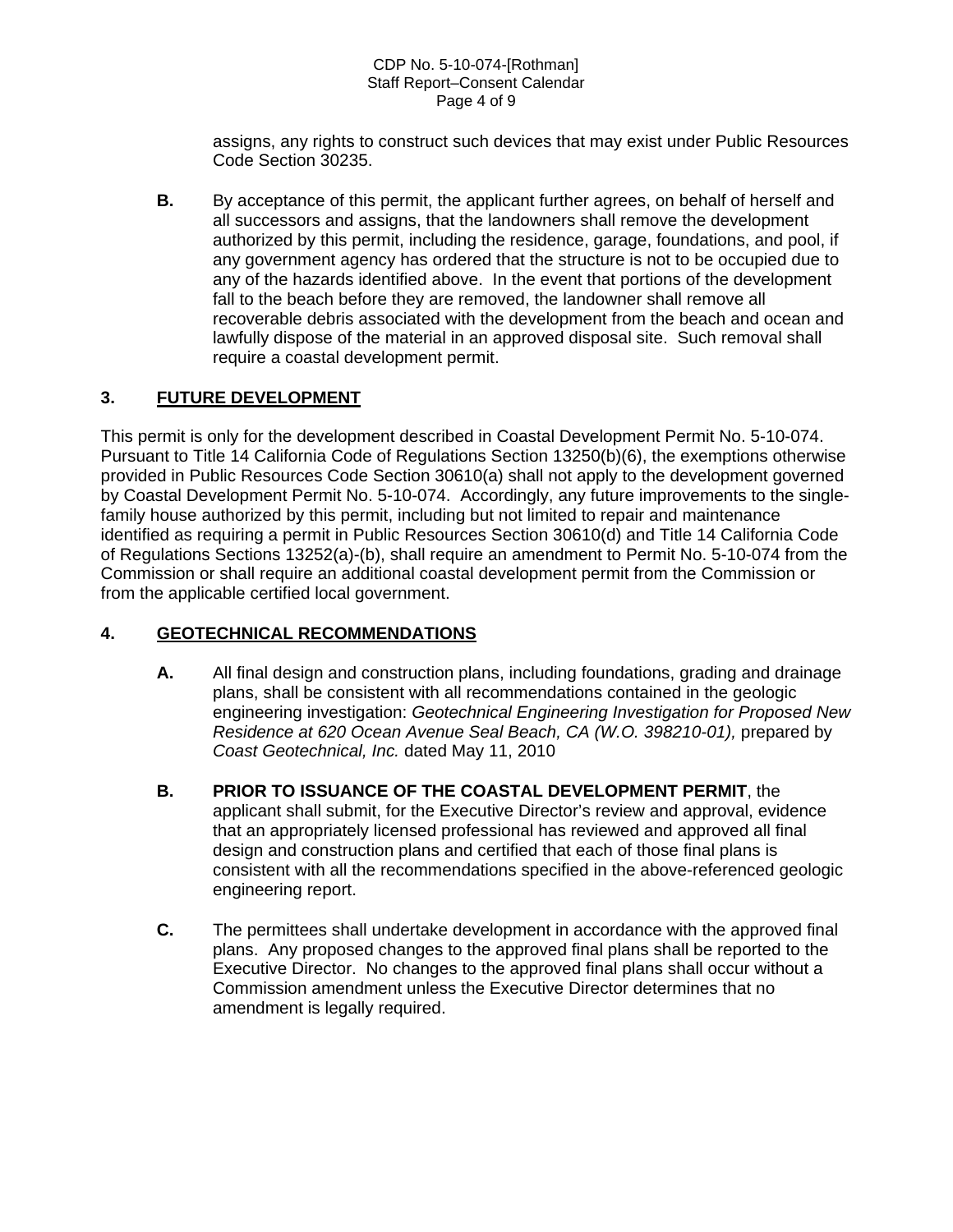#### **5. DRAINAGE AND RUN-OFF CONTROL PLAN**

The applicant shall conform with the Drainage and Run-Off Control Plan received on June 21, 2010 showing roof drainage and runoff from all impervious areas directed to infiltration trenches/pits or vegetated/landscaped areas. Any proposed changes to the approved plan shall be reported to the Executive Director. No changes to the approved plan shall occur without a Commission amendment to this coastal development permit unless the Executive Director determines that no amendment is legally required.

#### **6. REVISED LANDSCAPE PLAN**

- **A. PRIOR TO ISSUANCE OF THE COASTAL DEVELOPMENT PERMIT**, the applicant shall submit, for the review and approval of the Executive Director, two (2) full sized sets of revised landscape plans that demonstrate the following:
	- (1) The plan shall demonstrate that:
		- (a) All landscaping shall consist of native or non-native drought tolerant non-invasive plant species. No plant species listed as problematic and/or invasive by the California Native Plant Society [\(http://www.CNPS.org/](http://www.cnps.org/)), the California Invasive Plant Council (formerly the California Exotic Pest Plant Council) [\(http://www.cal](http://www.cal-ipc.org/)[ipc.org/\)](http://www.cal-ipc.org/), or as may be identified from time to time by the State of California shall be employed or allowed to naturalize or persist on the site. No plant species listed as a "noxious weed" by the State of California or the U.S. Federal Government shall be utilized within the property. All plants shall be low water use plants as identified by California Department of Water Resources (See: <http://www.owue.water.ca.gov/docs/wucols00.pdf>). Any existing landscaping that doesn't meet the above requirements shall be removed;
		- (b) All planting shall provide 90 percent coverage within 90 days and shall be repeated if necessary to provide such coverage; and
		- (c) All plantings shall be maintained in good growing condition throughout the life of the project, and whenever necessary, shall be replaced with new plant materials to ensure continued compliance with the landscape plan;
	- (2) The plan shall include, at a minimum, the following components:
		- (a) A map showing the type, size, and location of all plant materials that will be on the developed site, the temporary irrigation system, topography of the developed site, and all other landscape features, and
		- (b) a schedule for installation of plants.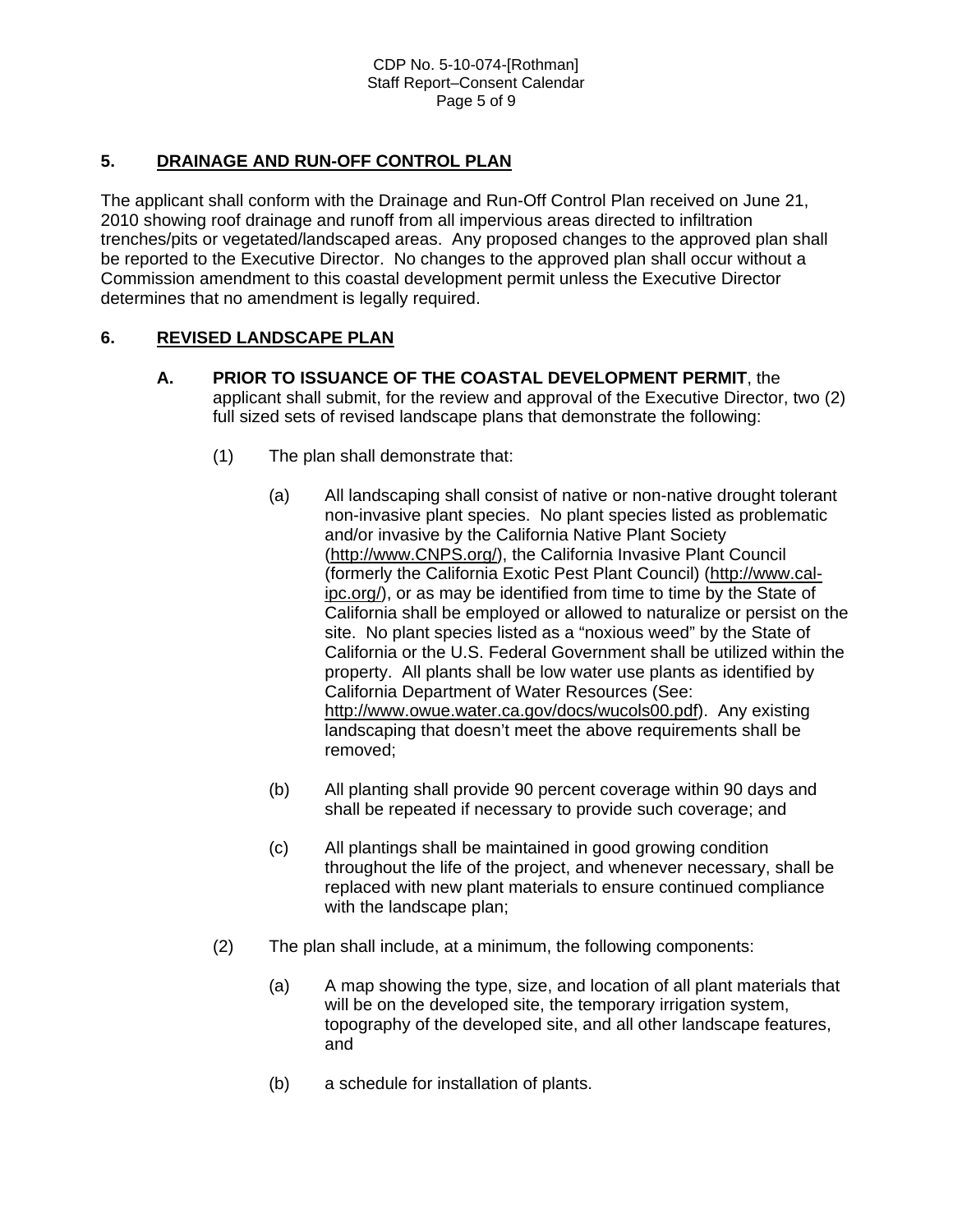CDP No. 5-10-074-[Rothman] Staff Report–Consent Calendar Page 6 of 9

**B.** The permittee shall undertake development in accordance with the approved plan. Any proposed changes to the approved final plan shall be reported to the Executive Director. No changes to the approved final plans shall occur without a Commission amendment to this coastal development permit unless the Executive Director determines that no amendment is legally required.

#### **7. DEED RESTRICTION**

**PRIOR TO ISSUANCE OF THE COASTAL DEVELOPMENT PERMIT**, the applicant shall submit to the Executive Director for review and approval documentation demonstrating that the landowners have executed and recorded against the parcel(s) governed by this permit a deed restriction, in a form and content acceptable to the Executive Director: (1) indicating that, pursuant to this permit, the California Coastal Commission has authorized development on the subject property, subject to terms and conditions that restrict the use and enjoyment of that property; and (2) imposing the Special Conditions of this permit as covenants, conditions and restrictions on the use and enjoyment of the Property. The deed restriction shall include a legal description of the entire parcel or parcels governed by this permit. The deed restriction shall also indicate that, in the event of an extinguishment or termination of the deed restriction for any reason, the terms and conditions of this permit shall continue to restrict the use and enjoyment of the subject property so long as either this permit or the development it authorizes, or any part, modification, or amendment thereof, remains in existence on or with respect to the subject property.

## **IV. FINDINGS AND DECLARATIONS:**

The Commission hereby finds and declares:

#### **A. PROJECT LOCATION AND DESCRIPTION**

The project site is a beach front lot located at 620 Ocean Avenue in the City of Seal Beach, Orange County (Exhibit #1). The lot size is approximately 9,880 square feet and is currently zoned as Residential Low Density in the City of Seal Beach Zoning Code (not certified by the Commission). The proposed project is development within an existing urban residential area, located northwest (upcoast) of the Seal Beach Municipal Pier. Though the project site is in an urban residential area, it is located just inland of the beach and will be on a site which slopes upward as it goes inland. The project is between the first public road and the sea and there is a wide sandy beach, approximately 600 feet wide, between the subject property and the mean high tide line.

The applicant is proposing demolition and construction of a new 6,755 square foot two-story singlefamily residence over a basement and a 506 square foot attached two-car garage on a beach front lot (Exhibits #2-5). The resultant structure would be 3 stories (approximately 37-feet high) on the beach side and 2 stories (approximately 25-feet high) on the street side. In addition, exterior decks along the oceanside portion of the residence adjacent to the basement, 1<sup>st</sup> floor and 2<sup>nd</sup> floor are being proposed. Also, the proposed project would consist of the following: landscape, hardscape, pool and spa, pool equipment area, barbeque and a 6-foot high rear yard property line wall. The foundation for the proposed residence will consist of continuous spread footings and mat foundation and shoring walls with piles. Grading will consist of 734 cubic yards of cut, 40 cubic yards of fill, and 694 cubic yards of export to a location outside of the Coastal Zone.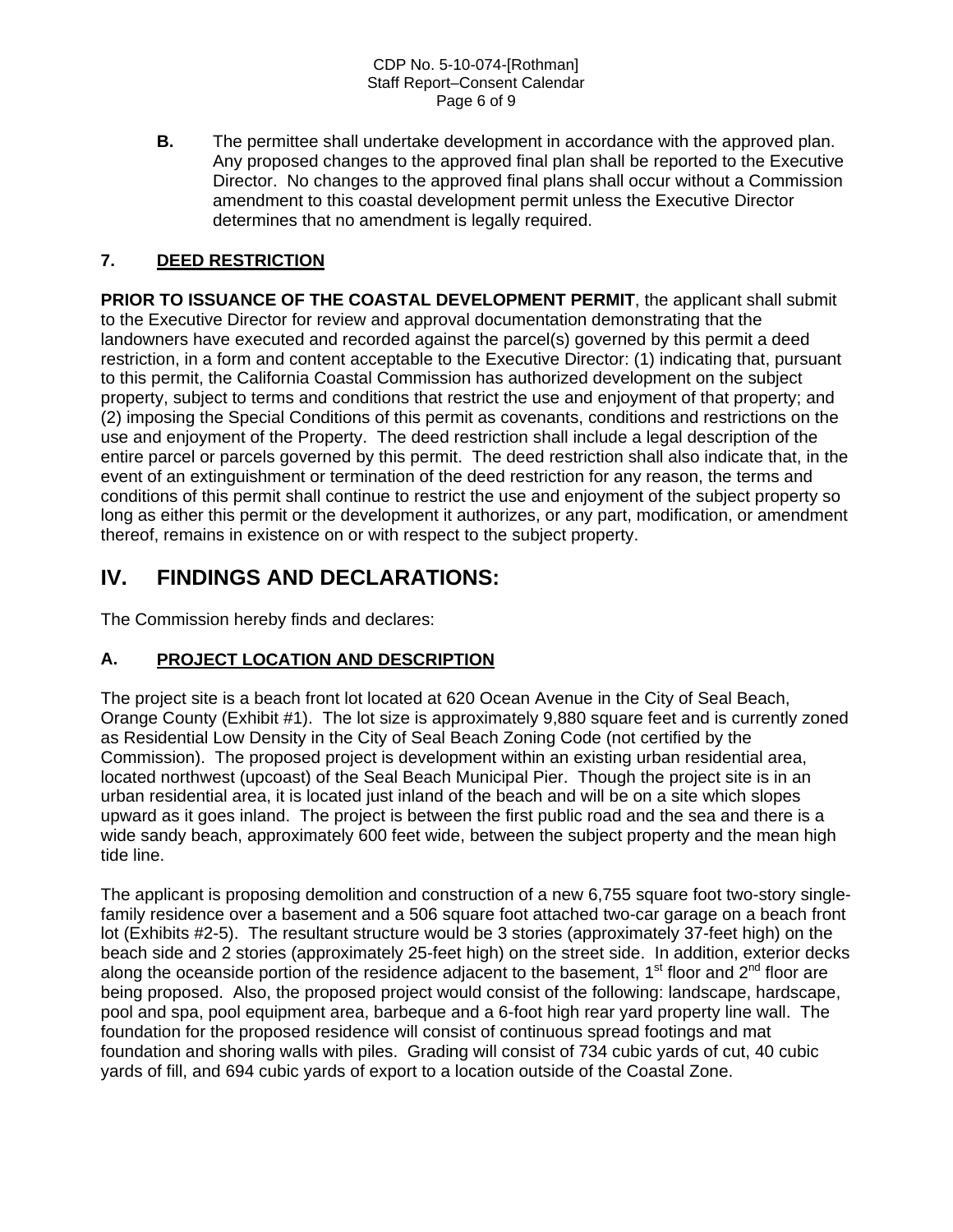#### CDP No. 5-10-074-[Rothman] Staff Report–Consent Calendar Page 7 of 9

The proposed residence would conform to the informal stringline established by a 12-foot wide abandoned right-of-way (alley). The abandoned alley runs between, and parallel to, Ocean Avenue and the beach. The abandoned alley extends across the middle of the lots located both upcoast of the Seal Beach municipal pier and seaward of Ocean Avenue. The City has established the landward boundary of the abandoned alley as the limit, or stringline, for seaward encroachment of enclosed living space and the City has established the seaward boundary of the abandoned alley as the limit, or stringline, for seaward encroachment of new covered patios or decks. Other low-lying appurtenances such as landscaping, hardscape, pools, and spas, are allowed seaward of the enclosed patio stringline, up to the seaward property line of the site. The enclosed living area of the proposed home would not encroach past the inland boundary of the abandoned street right-of-way that the City uses as the stringline for beachfront development of residential structures. In addition, the proposed decks would not encroach past the seaward boundary of the abandoned street right-of-way that the City uses as the stringline for beachfront development of new patios and decks. Through its various permit actions, the Commission has found that these living space and patio/deck stringlines establish appropriate limits of development along this stretch of Ocean Avenue located upcoast of the Seal Beach pier.

Vertical public access to the beach is available downcoast at the adjacent  $7<sup>th</sup>$  Street, street end (Exhibit #1).

The applicant is proposing water quality improvements as part of the proposed project, consisting of rooftop and surface drainage directed to infiltration trenches and permeable areas.

The applicant has stated that landscaping is proposed and plans have been submitted. The placement of any vegetation that is considered to be invasive which could supplant native vegetation should not be allowed. Invasive plants have the potential to overcome native plants and spread quickly. Invasive plants are generally those identified by the California Invasive Plant Council (http://www.cal-ipc.org/) and California Native Plant Society (www.CNPS.org) in their publications. Furthermore, any plants in the landscape plan should only be drought tolerant to minimize the use of water (and preferably native to coastal Orange County). The term drought tolerant is equivalent to the terms 'low water use' and 'ultra low water use' as defined and used by "A Guide to Estimating Irrigation Water Needs of Landscape Plantings in California" prepared by University of California Cooperative Extension and the California Department of Water Resources dated August 2000 available at [http://www.owue.water.ca.gov/landscape/pubs/pubs.cfm.](http://www.owue.water.ca.gov/landscape/pubs/pubs.cfm)

Commission staff has reviewed the submitted Landscaping Plan and determined that non-drought tolerant plants have been found: *Howea Forsteriana (Kentia Palm), Phoenix Roebelenii (Pygmy Date Palm), Passiflora Vitifolia (Red Passion Vine), Phormium Hybrids 'Dark Delight' (New Zealand Flax), Phormium Hybrids 'Maori Queen' (New Zealand Flax)* and *Phormium Tenax 'Bronze' (new Zealand Flax)*. In addition, the following plant has been determined to be invasive: *Limonium Perezii (Sea Lavender).* Therefore, the Commission imposes **SPECIAL CONDITION NO. 6**, which requires the applicant to submit a Revised Landscaping Plan, which consists of native or nonnative drought tolerant plants, which are non-invasive.

#### **B. HAZARDS**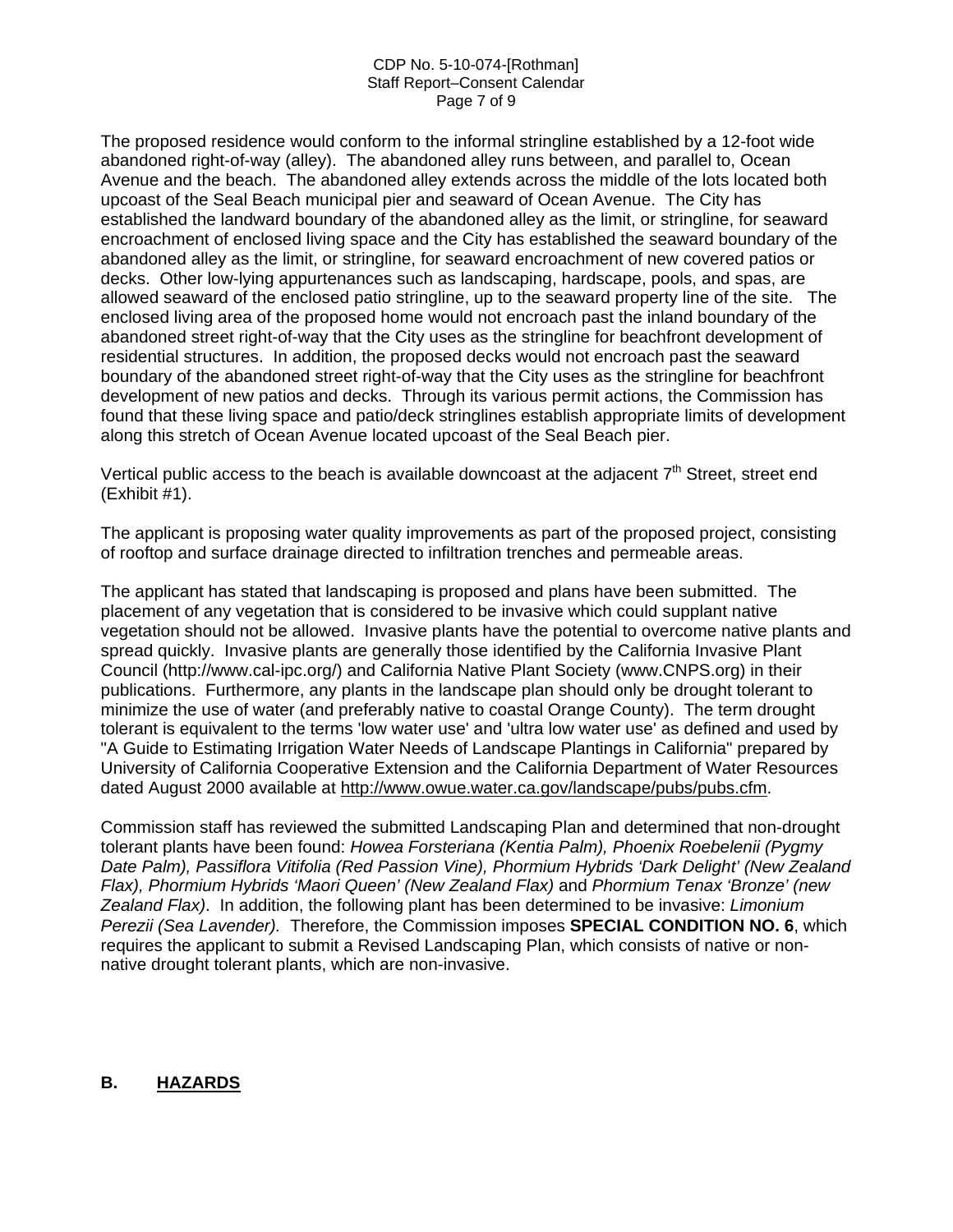#### CDP No. 5-10-074-[Rothman] Staff Report–Consent Calendar Page 8 of 9

Development adjacent to the ocean is inherently hazardous. Development which may require a protective device in the future cannot be allowed due to the adverse impacts such devices have upon, among other things, public access, visual resources and shoreline processes. To minimize the project's impact on shoreline processes, and to minimize risks to life and property, the development has been conditioned to: require an appropriate set-back from the water; require a drainage and runoff control plan to direct, treat, and minimize the flow of water offsite; prohibit construction of protective devices (such as a seawall) in the future; and to require that the landowner and any successor-in-interest assume the risk of undertaking the development. As conditioned, the Commission finds that the development conforms to the requirements of Sections 30235 and 30253 of the Coastal Act regarding the siting of development in hazardous locations.

### **C. DEVELOPMENT**

The development is located within an existing developed area and is compatible with the character and scale of the surrounding area. However, the proposed project raises concerns that future development of the project site potentially may result in a development which is not consistent with the Chapter 3 policies of the Coastal Act. To assure that future development is consistent with the Chapter 3 policies of the Coastal Act, the Commission finds that a future improvements special condition be imposed. As conditioned the development conforms with the Chapter 3 policies of the Coastal Act.

### **D. PUBLIC ACCESS**

The proposed development will not affect the public's ability to gain access to, and/or to use the coast and nearby recreational facilities. Therefore, as proposed the development, as conditioned, conforms with Sections 30210 through 30214, Sections 30220 through 30224, and 30252 of the Coastal Act.

## **E. WATER QUALITY**

The proposed development has a potential for a discharge of polluted runoff from the project site into coastal waters. The development, as proposed and as conditioned, incorporates design features to minimize the effect of construction and post-construction activities on the marine environment. These design features include, but are not limited to, the appropriate management of equipment and construction materials, reducing runoff through the use of permeable surfaces, the use of non-invasive drought tolerant vegetation to reduce and treat the runoff discharged from the site, and for the use of post-construction best management practices to minimize the project's adverse impact on coastal waters. Therefore, the Commission finds that the proposed development, as conditioned, conforms with Sections 30230 and 30231 of the Coastal Act regarding the protection of water quality to promote the biological productivity of coastal waters and to protect human health.

## **F. DEED RESTRICTION**

To ensure that any prospective future owners of the property are made aware of the applicability of the conditions of this permit, the Commission imposes one additional condition requiring that the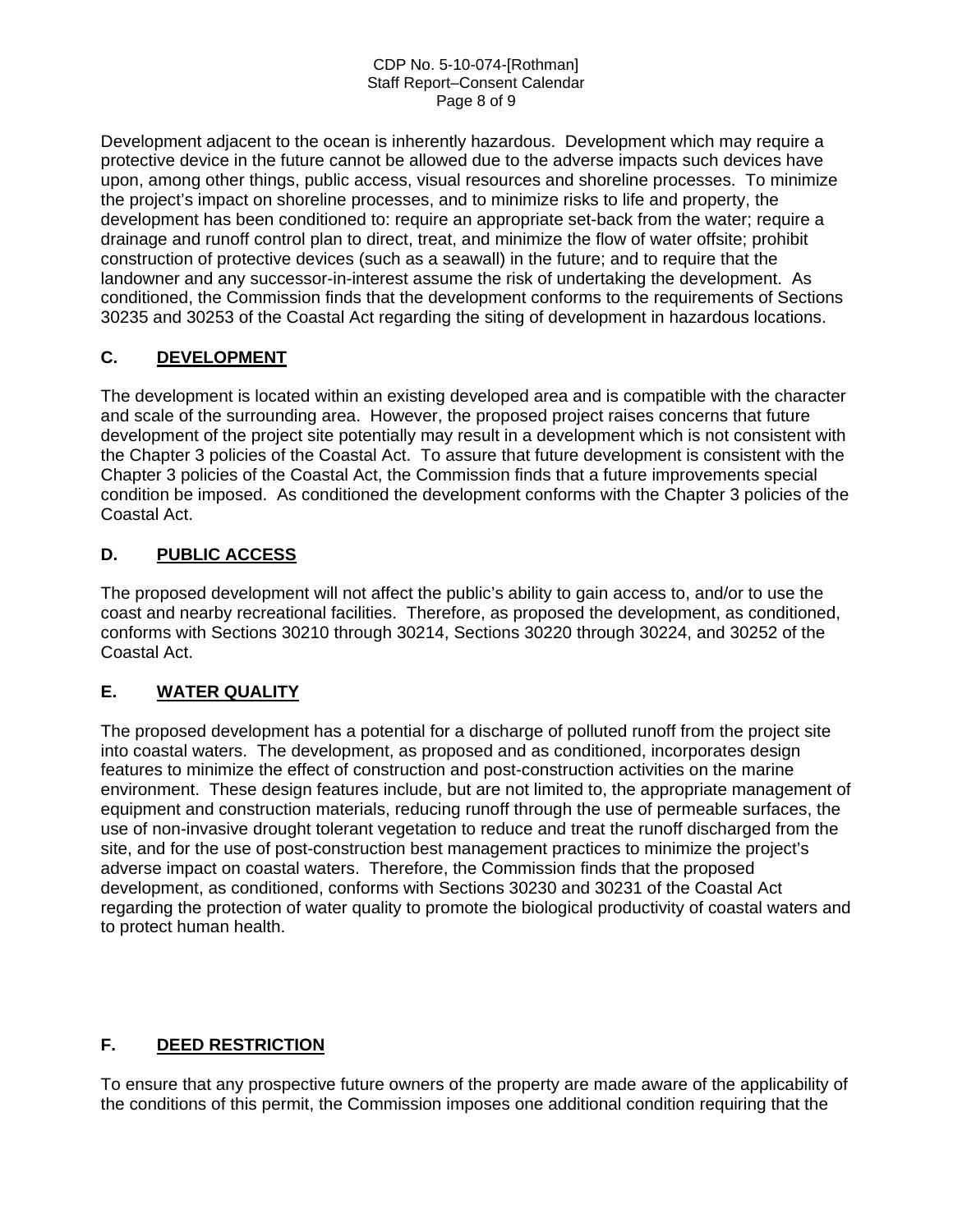#### CDP No. 5-10-074-[Rothman] Staff Report–Consent Calendar Page 9 of 9

property owner record a deed restriction against the property, referencing all of the above Special Conditions of this permit and imposing them as covenants, conditions and restrictions on the use and enjoyment of the Property. Thus, as conditioned, any prospective future owner will receive actual notice of the restrictions and/or obligations imposed on the use and enjoyment of the land including the risks of the development and/or hazards to which the site is subject, and the Commission's immunity from liability.

#### **G. LOCAL COASTAL PROGRAM**

Section 30604 of the Coastal Act provides for the issuance of coastal development permits directly by the Commission in regions where the local government having jurisdiction does not have a certified local coastal program. The permit may only be issued if the Commission finds that the proposed development will not prejudice the ability of the local government to prepare a Local Coastal Program, which conforms with the Chapter 3 policies of the Coastal Act.

On July 28, 1983, the Commission denied the City of Seal Beach Land Use Plan (LUP) as submitted and certified it with suggested modifications. The City did not act on the suggested modifications within six months from the date of Commission action. Therefore, pursuant to Section 13537(b) of the California Code of Regulations, the Commission's certification of the land use plan with suggested modifications expired. The LUP has not been resubmitted for certification since that time.

The proposed development is consistent with the Chapter Three policies of the Coastal Act. Therefore, the Commission finds that the proposed development would not prejudice the ability of the City to prepare a certified coastal program consistent with the Chapter 3 policies of the Coastal Act.

#### **H. CALIFORNIA ENVIRONMENTAL QUALITY ACT**

The City of Seal Beach is the lead agency responsible for certifying that the proposed project is in conformance with the California Environmentally Quality Act (CEQA). The City determined that in accordance with CEQA, the project is Categorically Exempt from Provisions of CEQA under Guidelines Section 15303 for the construction. Section 13096(a) of the Commission's administrative regulations requires Commission approval of coastal development permit applications to be supported by a finding showing the application, as conditioned by any conditions of approval, to be consistent with any applicable requirements of the California Environmental Quality Act (CEQA).

Although the proposed development is categorically exempt from CEQA, the Commission has imposed conditions to ensure conformity with Coastal Act requirements. As conditioned, there are no feasible alternatives or additional feasible mitigation measures available that would substantially lessen any significant adverse effect that the activity may have on the environment. Therefore, the Commission finds that the proposed project, as conditioned to mitigate the identified impacts, is the least environmentally damaging feasible alternative and consistent with the requirements of the Coastal Act and CEQA.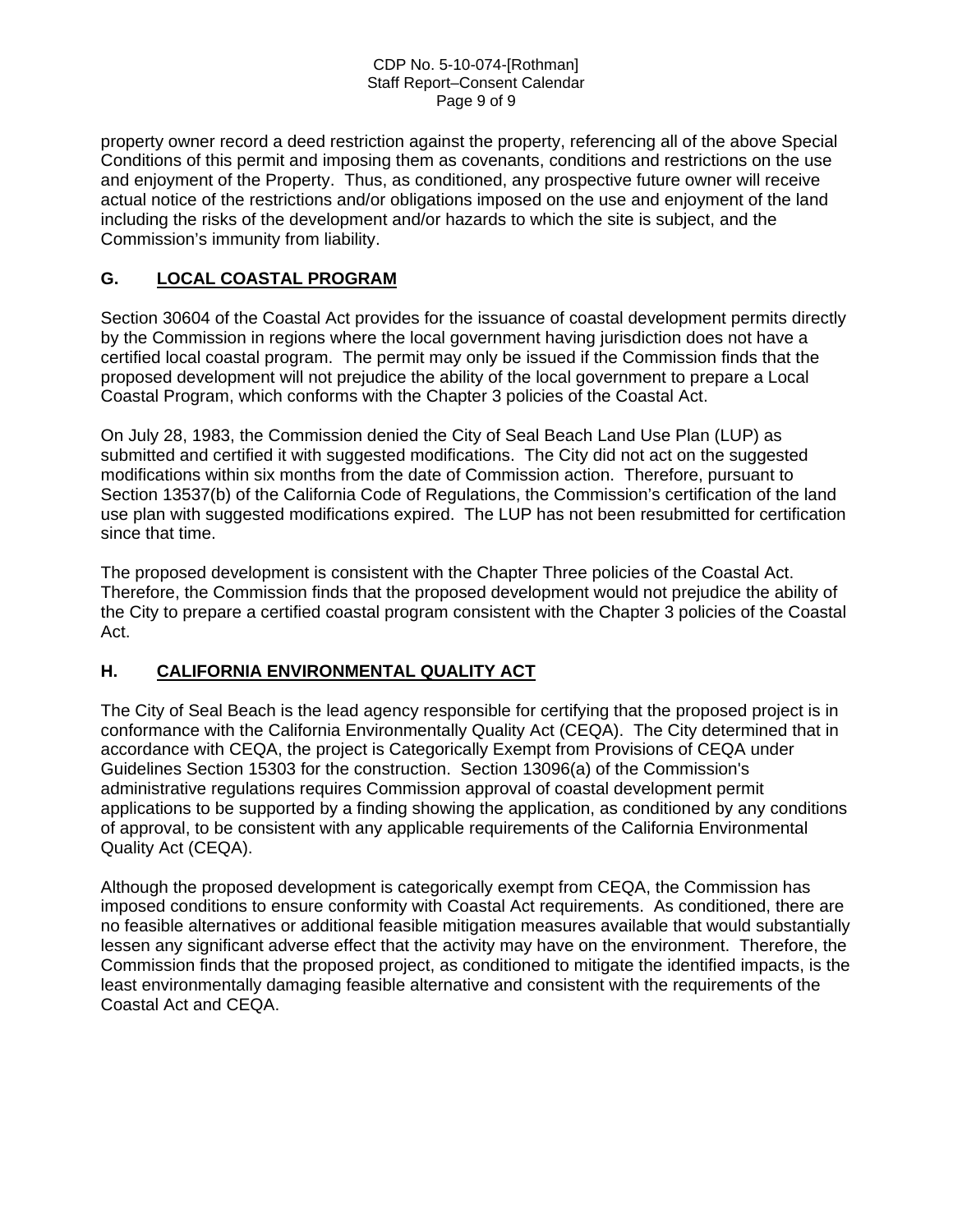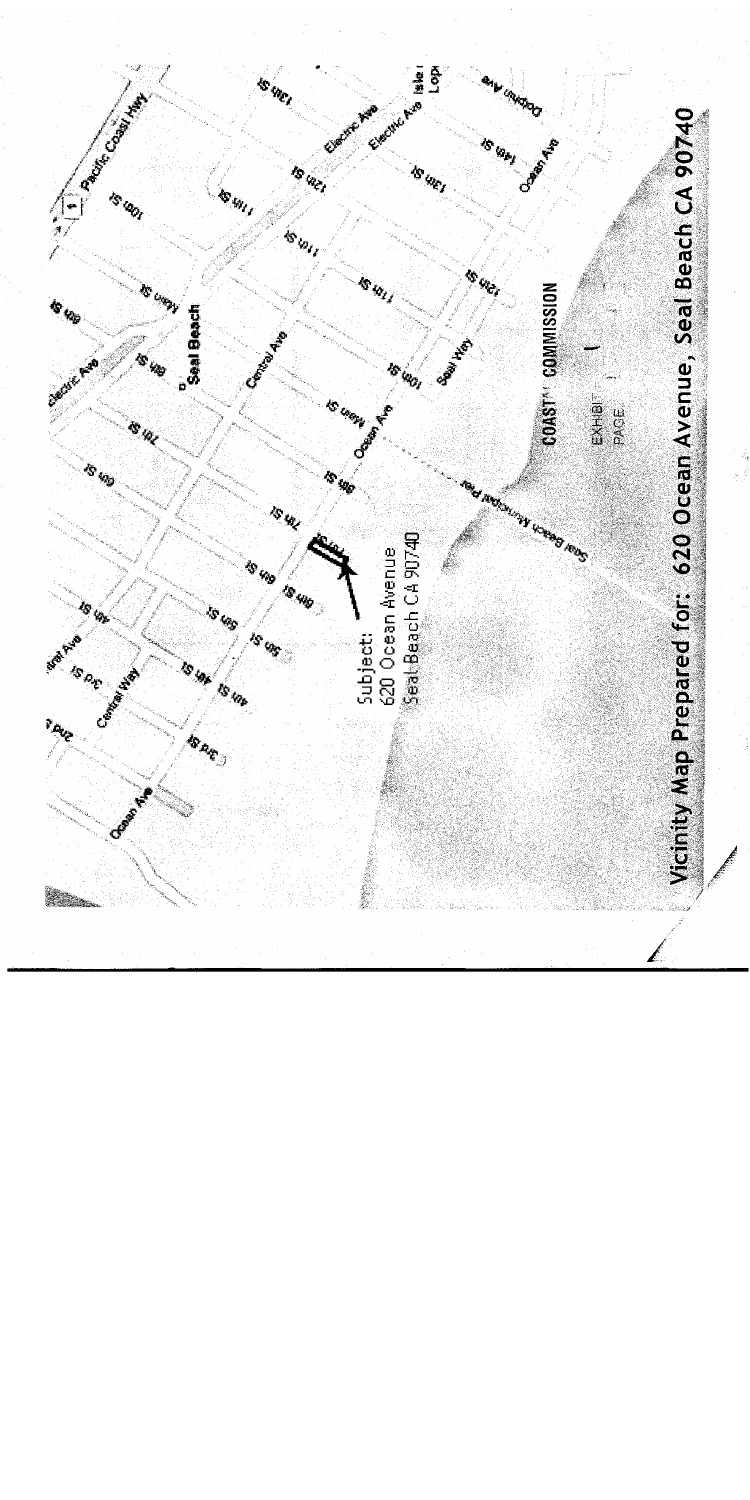

yooog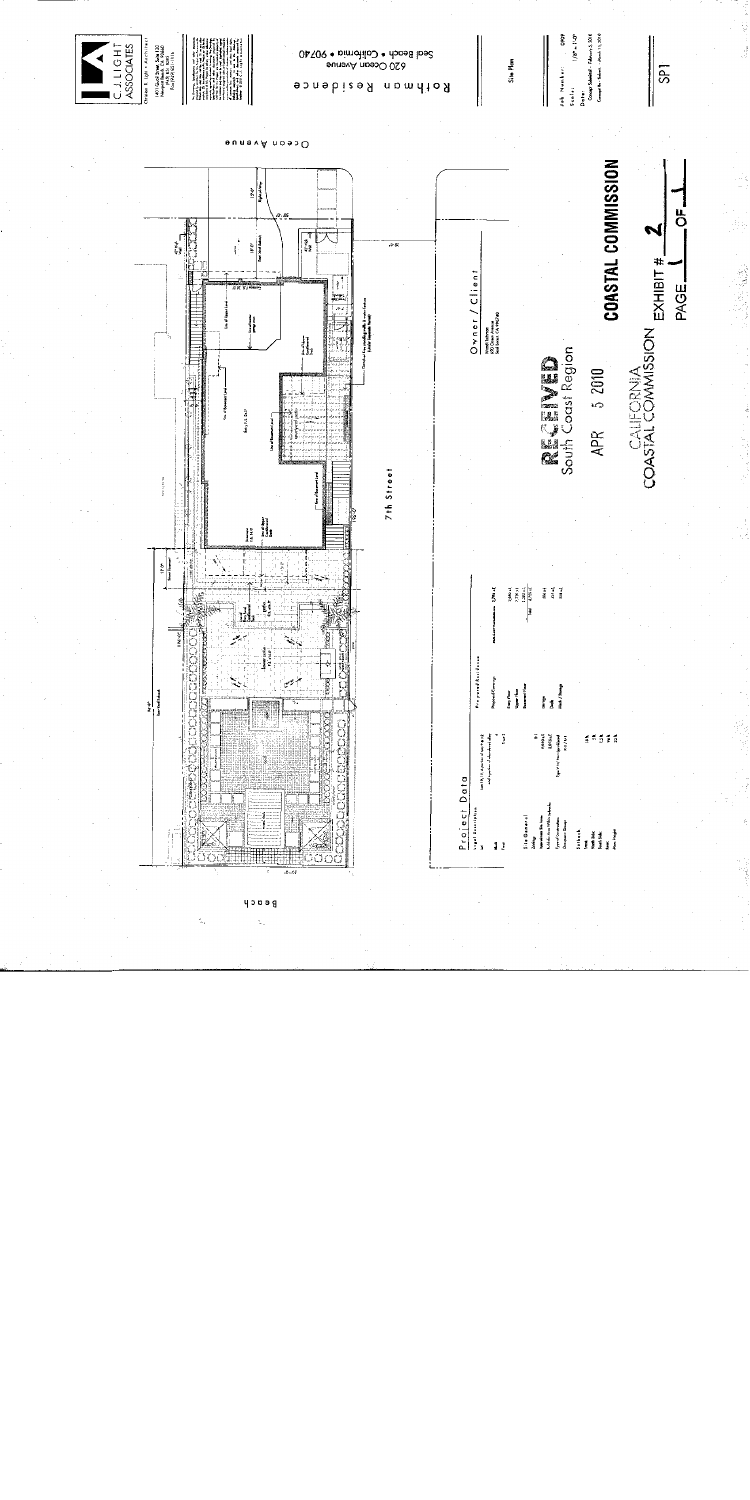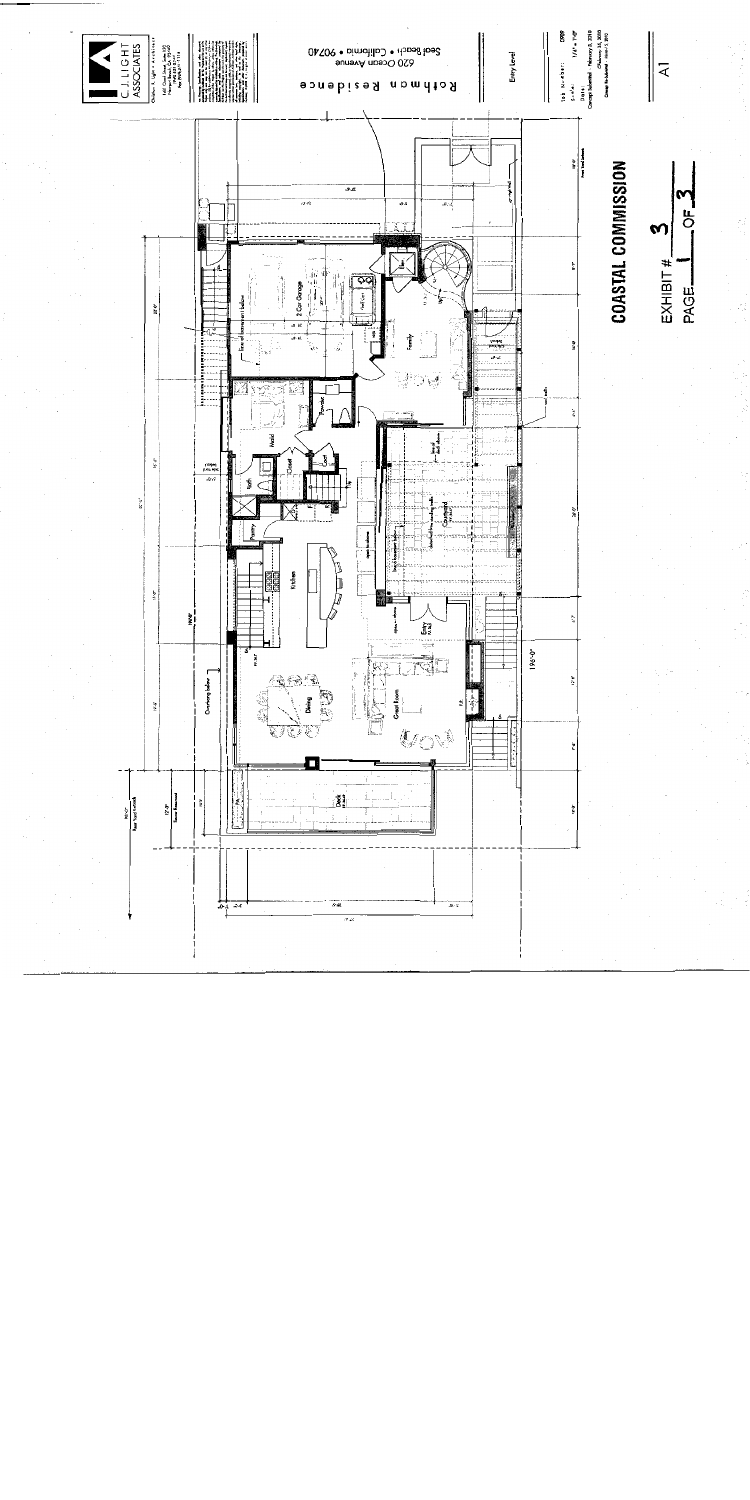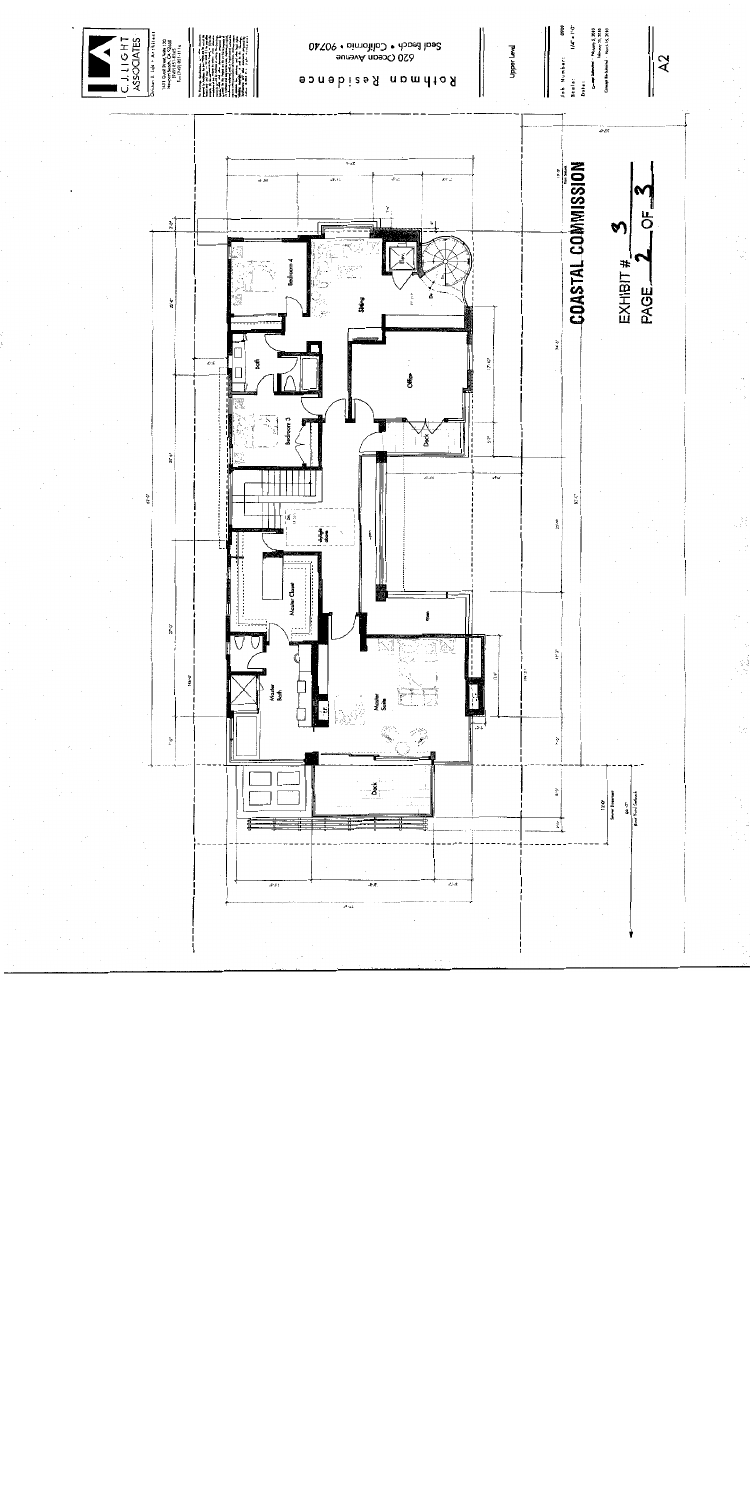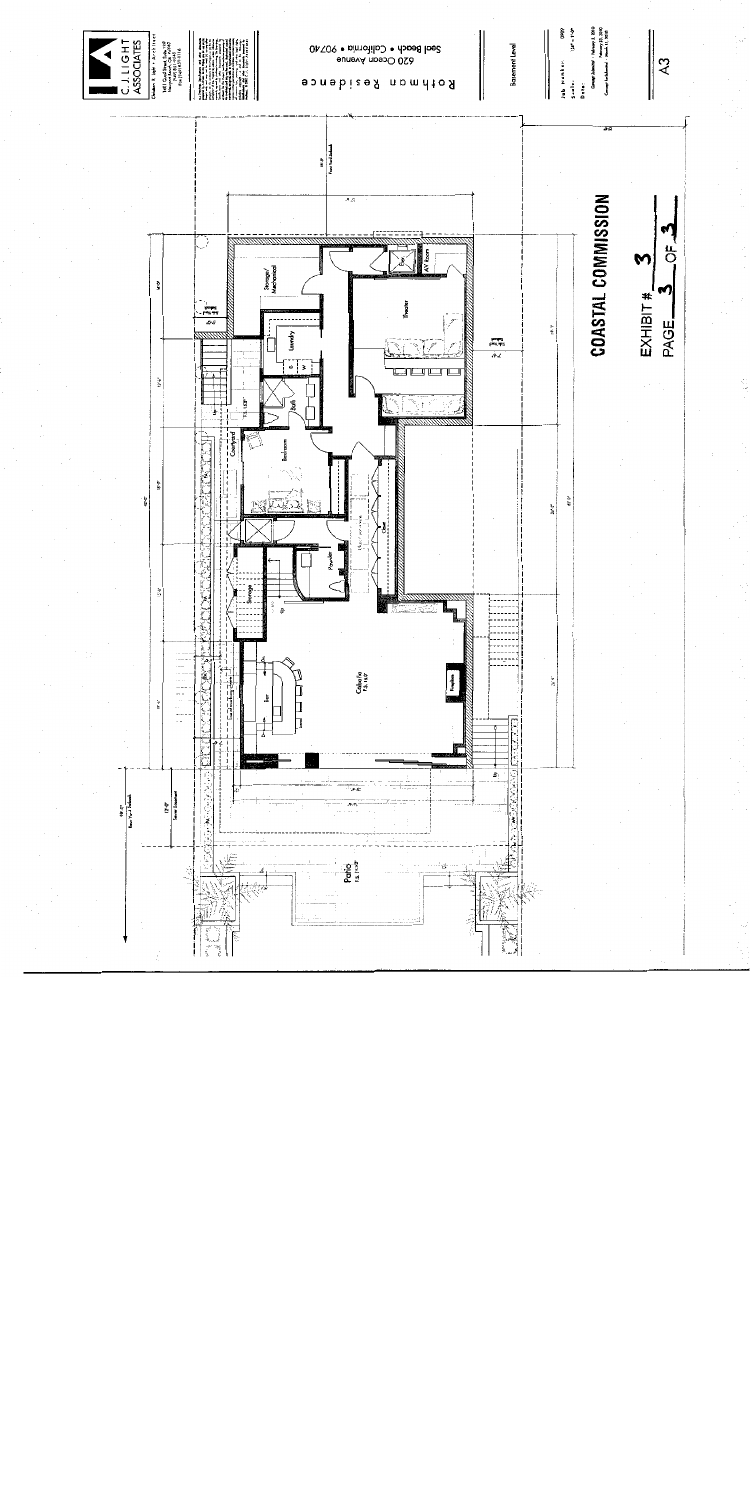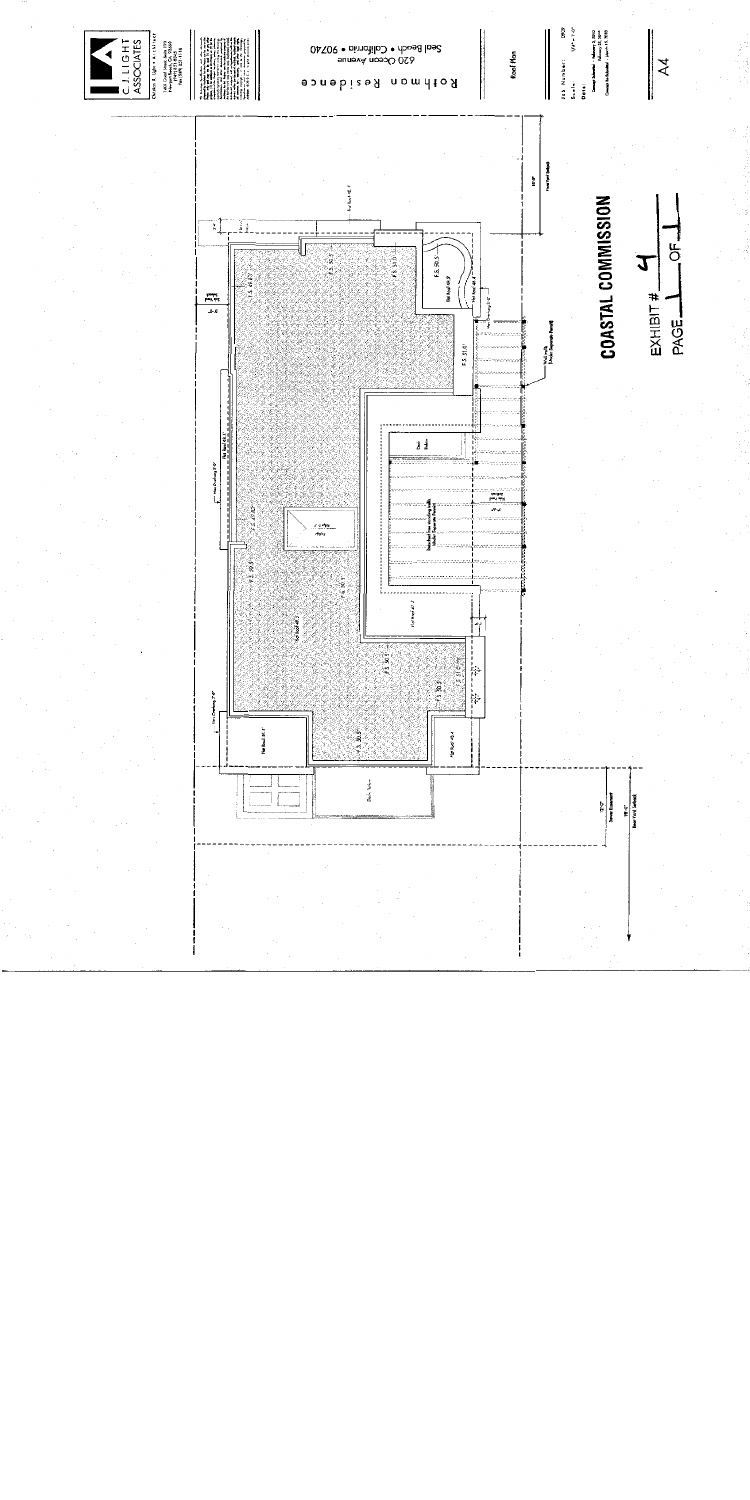

医慢性白细胞